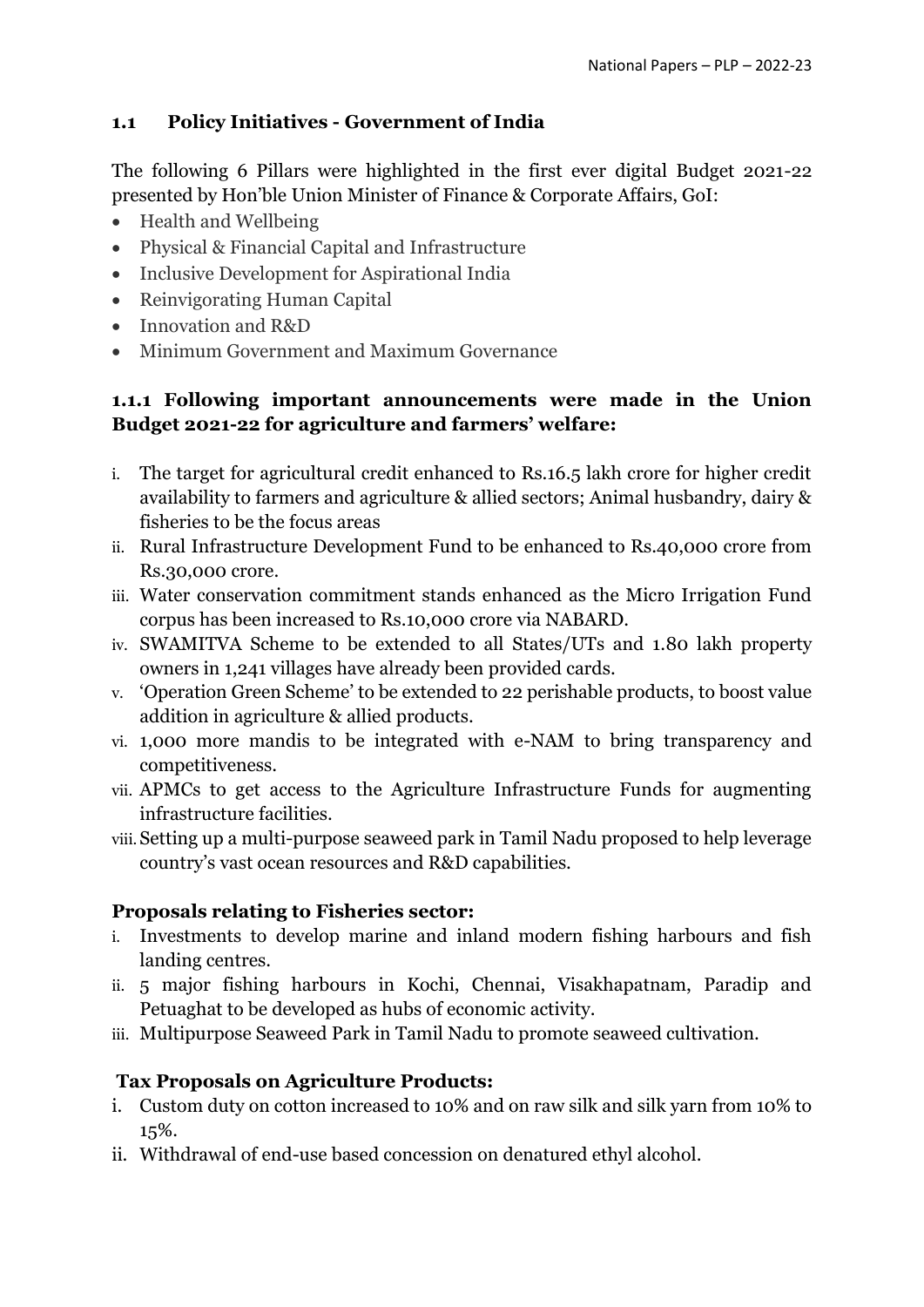iii. Agriculture Infrastructure and Development Cess (AIDC) on a small number of items.

## **Achievements and Milestones during the COVID-19 pandemic**

- **Pradhan Mantri Garib Kalyan Yojana (PMGKY):**
	- ⮚ Valued at **Rs.2.76 lakh crore**
	- ⮚ Free food grain to **80 crore people**
	- ⮚ Free cooking gas for **8 crore families**
	- ⮚ Direct cash to over **40 crore farmers, women, elderly, the poor and the needy**

### ● **Aatma Nirbhar Bharat package (ANB 1.0):**

- ⮚ Estimated at **Rs.23 lakh crore** more than **10% of GDP**
- > PMGKY, three ANB packages (ANB 1.0, 2.0 and 3.0), and announcements made later were like **5 mini-budgets** in themselves
- ⮚ **Rs.27.1 lakh crore** worth of financial impact of all three ANB packages including RBI's measures – amounting to **more than 13% of GDP**

## ● **Structural reforms:**

- ⮚ One Nation One Ration Card
- ⮚ Agriculture and Labour Reforms
- $\triangleright$  Redefinition of MSMEs
- $\triangleright$  Commercialisation of the Mineral Sector
- $\triangleright$  Privatisation of Public Sector Undertakings
- ⮚ Production Linked Incentive (PLI) Scheme
- $\geq 2$  Made-in-India vaccines medically safeguarding citizens of India and those of 100 plus countries against COVID-19 & 2 or more new vaccines expected soon

## **1.1.2 Measures initiated by Govt. of India to mitigate farmers' distress during COVID-19**

The worldwide outbreak of Covid-19 has posed a severe threat to human health and to the economy at large and disrupted agriculture supply chain. The various mitigating measures initiated to ensure a sustainable food system are described as under:

- 1. NABARD extended additional re-finance support of Rs.30,000 crore, in addition to Rs.90,000 already being provided, for meeting crop loan requirement of Rural Cooperative Banks and RRBs.
- 2. Rs.2 lakh crore credit boost to 2.5 crore farmers under Kisan Credit Card Scheme.
- 3. Rs.1 lakh crore under Agri Infrastructure Fund for creation of farm-gate infrastructure for farmers.
- 4. Rs.10,000 crore towards the scheme for Formalisation of Micro Food Enterprises (MFE) to be implemented over a period of five years from 2020-21 to 2024-25.